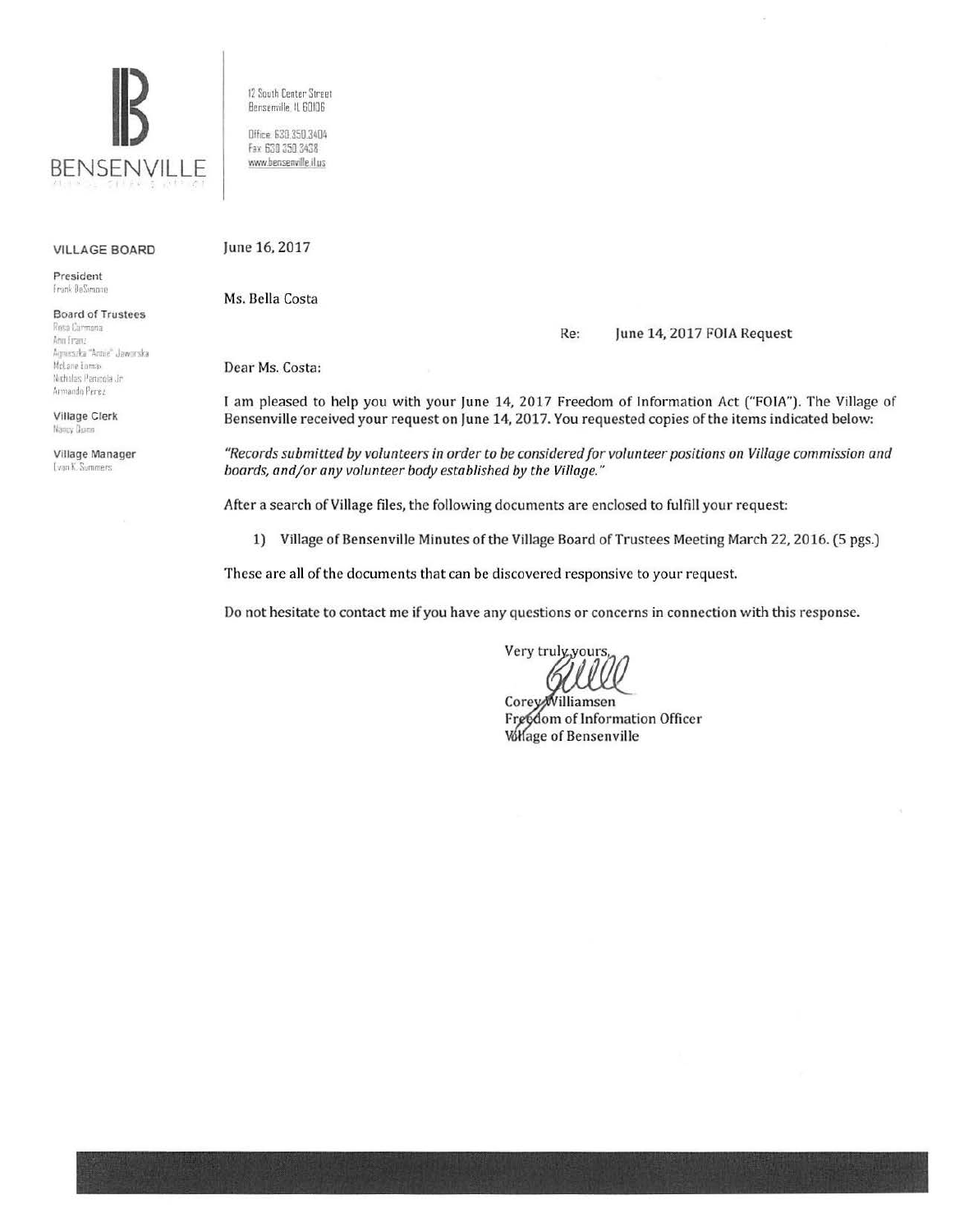## **Village of Bensenville Board Room 12 South Center Street Bensenville, Illinois 60106 Counties of DuPage and Cook**

## **MINUTES OF THE VILLAGE BOARD OF TRUSTEES MEETING March 22, 2016**

- **CALL TO ORDER:**  1. President Soto called the meeting to order at 6:30 p.m.
- **ROLL CALL:**  2. Upon roll call by Village Clerk, Ilsa Rivera-Trujillo, the following Board Members were present:

Carmona, DeSimone, Jaworska, O'Connell

Absent: Janowiak, Wesseler

A quorum was present.

Staff Present: Village Attorney, Pat Bond, E. Summers, V. Benham, G. Ferguson, T. Finner, B. Flood, F. Kosman, M. Martell, M. Patel, M. Rysavy, A. Schaefer, A. Thakkar, S. Viger, C. Williamsen

President Soto requested to move Public Comment to the end of the agenda. There were no objections from the Village Board.

## **APPROVAL OF MINUTES:**

Motion:

3. The March 8, 2016 Village Board Meeting minutes were presented.

Trustee DeSimone made a motion to approve the minutes as presented. Trustee Jaworska seconded the motion.

All were in favor. Motion carried.

**WARRANT NO. 16/06:** 

4. President Soto presented **Warrant No. 16/06** in the amount of \$923,861.75.

Motion: Trustee O'Connell made a motion to approve the warrant as presented. Trustee DeSimone seconded the motion.

There were no questions from the Village Board.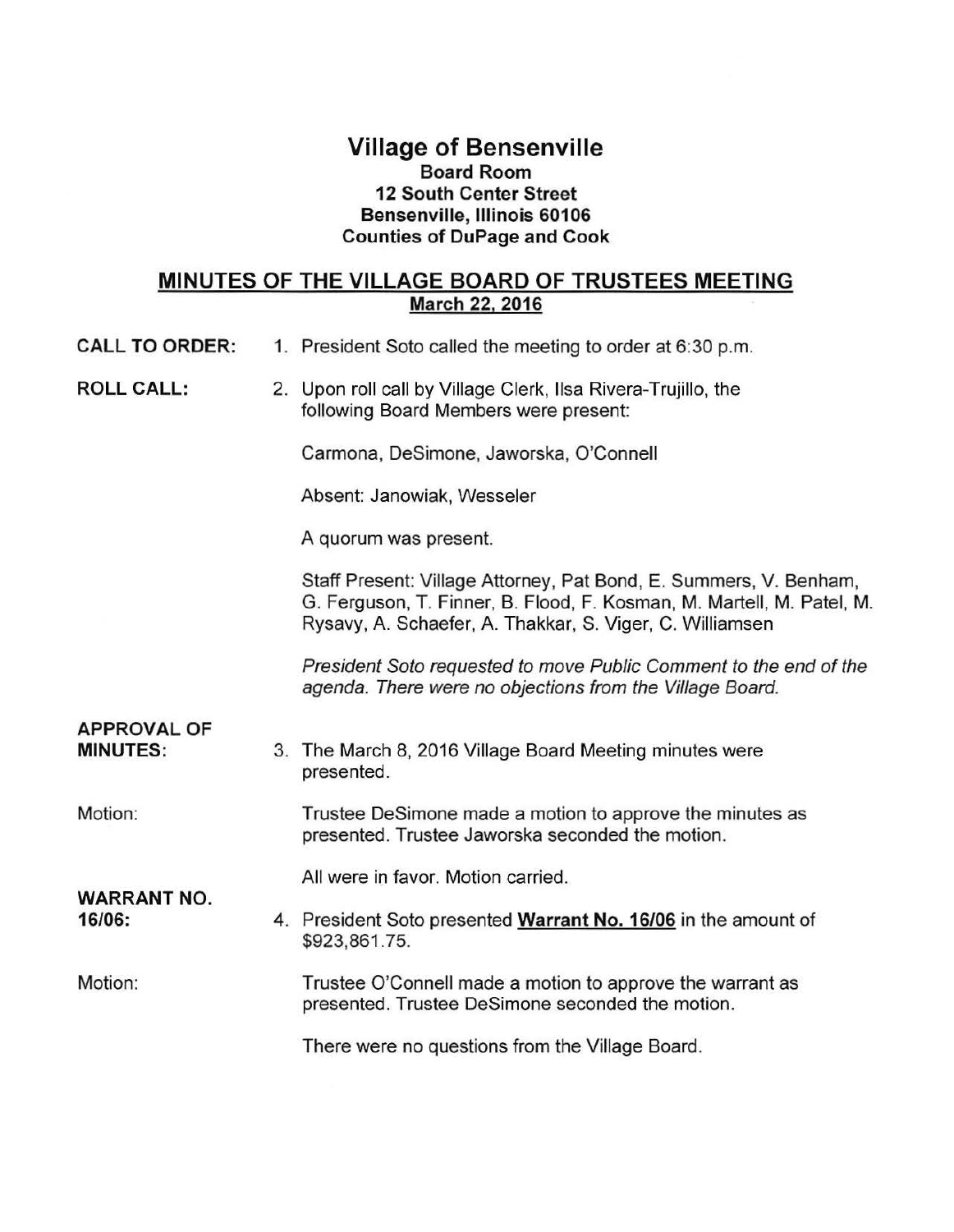| <b>ROLL CALL:</b>                   | AYES: Carmona, DeSimone, Jaworska, O'Connell,                                                                                                                                                                                                |
|-------------------------------------|----------------------------------------------------------------------------------------------------------------------------------------------------------------------------------------------------------------------------------------------|
|                                     | NAYS: None                                                                                                                                                                                                                                   |
|                                     | The motion carried.                                                                                                                                                                                                                          |
| Motion:                             | 5. Trustee DeSimone made a motion to remove Consent Agenda<br>Item's #9 and #14 and table them until a future Village Board Meeting<br>for action. Trustee O'Connell seconded the motion.                                                    |
| <b>ROLL CALL:</b>                   | AYES: Carmona, DeSimone, Jaworska, O'Connell,                                                                                                                                                                                                |
|                                     | <b>NAYS: None</b>                                                                                                                                                                                                                            |
|                                     | The motion carried.                                                                                                                                                                                                                          |
| Motion:                             | Trustee O'Connell made a motion to set the Consent Agenda as<br>amended. Trustee DeSimone seconded the motion.                                                                                                                               |
|                                     | All were in favor. Motion carried.                                                                                                                                                                                                           |
| Ordinance No.<br>7-2016:            | <b>Ordinance Granting a Planned Unit Development Amendment to</b><br>Ordinance #44-2015 to Allow an Additional Curbcut for the Site<br>Plan Located at 460 West Irving Park Road, Bensenville, IL.<br>(Consent Agenda)                       |
| Ordinance No.<br>$8 - 2016$ :       | Ordinance Amending Title 3, Chapter 3, Section 5 of the<br>Bensenville Village Code to Eliminate Seating Requirements for<br>Class E-1 and E-2 Liquor Licenses. (Consent Agenda)                                                             |
| <b>Resolution No.</b><br>R-39-2016: | Resolution Authorizing the Execution of a Contract with St.<br>Aubin Nursery for the 2016 Parkway Tree Purchase and<br>Delivery Program in the not-to-exceed amount of \$58,000.<br>(Consent Agenda)                                         |
| <b>Resolution No.</b><br>R-40-2016: | Resolution authorizing the execution of a design engineering<br>services agreement with Primera Engineers, Inc. for the Foster<br>Ave Pump House / North Plant Improvements in the not-to-<br>exceed amount of \$99,930.00. (Consent Agenda) |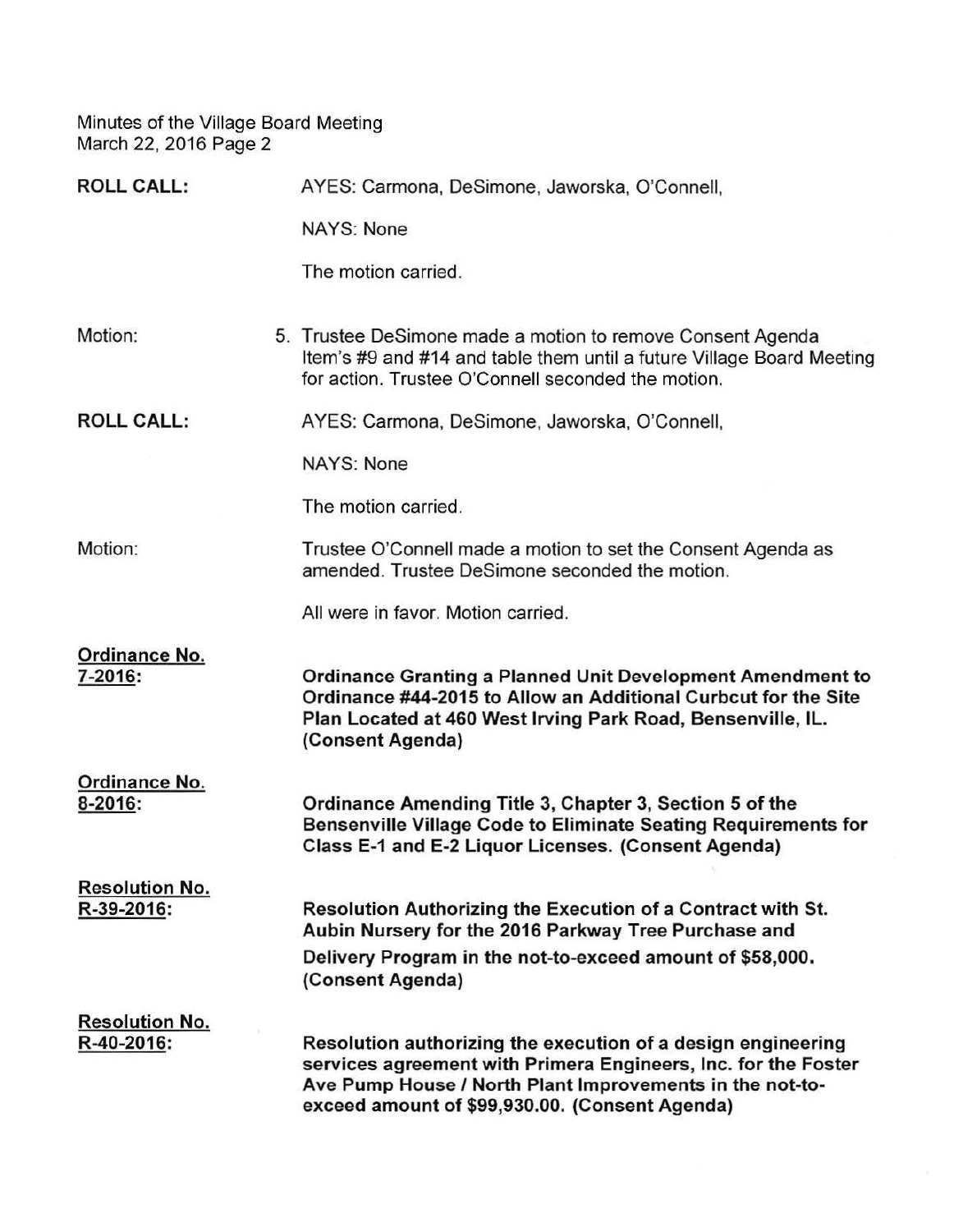| <b>Resolution No.</b> |                                                                                                                                                                                                                                                                                                                                                                                                                                             |
|-----------------------|---------------------------------------------------------------------------------------------------------------------------------------------------------------------------------------------------------------------------------------------------------------------------------------------------------------------------------------------------------------------------------------------------------------------------------------------|
| R-41-2016:            | Resolution authorizing the execution of an engineering service<br>contract with Engineering Resource Associates, Inc. of<br>Warrenville, IL to perform Silver Creek and Willow Creek<br>watershed analysis in the not-to-exceed amount of \$67,424.24.<br>(Consent Agenda)                                                                                                                                                                  |
| Ordinance No.         |                                                                                                                                                                                                                                                                                                                                                                                                                                             |
| 9-2016:               | Ordinance for the Complete Streets Policy for Bensenville,                                                                                                                                                                                                                                                                                                                                                                                  |
|                       | Illinois. (Consent Agenda)                                                                                                                                                                                                                                                                                                                                                                                                                  |
| Ordinance No.         |                                                                                                                                                                                                                                                                                                                                                                                                                                             |
| 10-2016:              | <b>Ordinance for a Conditional Use Permit to Allow Outdoor</b><br>Storage up to 50%, a Variance to Allow a Fence within the<br>Corner Side Yard, a Variance to Reduce the Parking Setback<br>from 25 feet to 10 feet within the Corner Side Yard, a Variance to<br>Reduce the Truck Stall Widths from 12 feet to 10 feet and a Plat<br>of Consolidation to the Applicant, NPS Express, LLC located at<br>200 Wilson Court. (Consent Agenda) |
| Ordinance No.         |                                                                                                                                                                                                                                                                                                                                                                                                                                             |
| 11-2016:              | Ordinance for an Active Transportation Plan for Bensenville,<br>Illinois. (Consent Agenda)                                                                                                                                                                                                                                                                                                                                                  |
| <b>Resolution No.</b> |                                                                                                                                                                                                                                                                                                                                                                                                                                             |
| R-42-2016:            | Resolution Authorizing a Contract with AmCoBi for a Web-<br>Enabled Customer Portal using AquaHawk Alerting. (Consent<br>Agenda)                                                                                                                                                                                                                                                                                                            |
| <b>Resolution No.</b> |                                                                                                                                                                                                                                                                                                                                                                                                                                             |
| R-43-2016:            | <b>Resolution Authorizing the Village Manager to Execute</b><br>Amendments to an existing Loan Agreement with the Illinois<br><b>Environmental Protection Agency and contract documents</b><br>related thereto for the purposes of the Village's Wastewater<br>Treatment Plant Project. (Consent Agenda)                                                                                                                                    |
| <b>Resolution No.</b> |                                                                                                                                                                                                                                                                                                                                                                                                                                             |
| R-44-2016:            | Resolution Authorizing the Execution of an Agreement and<br>Purchase Order with Diversified Audio Group for Lighting and<br>Sound at Music in the Park, 2016 with an Option for 2017, in the                                                                                                                                                                                                                                                |
|                       | Amount of \$17,875.00. (Consent Agenda)                                                                                                                                                                                                                                                                                                                                                                                                     |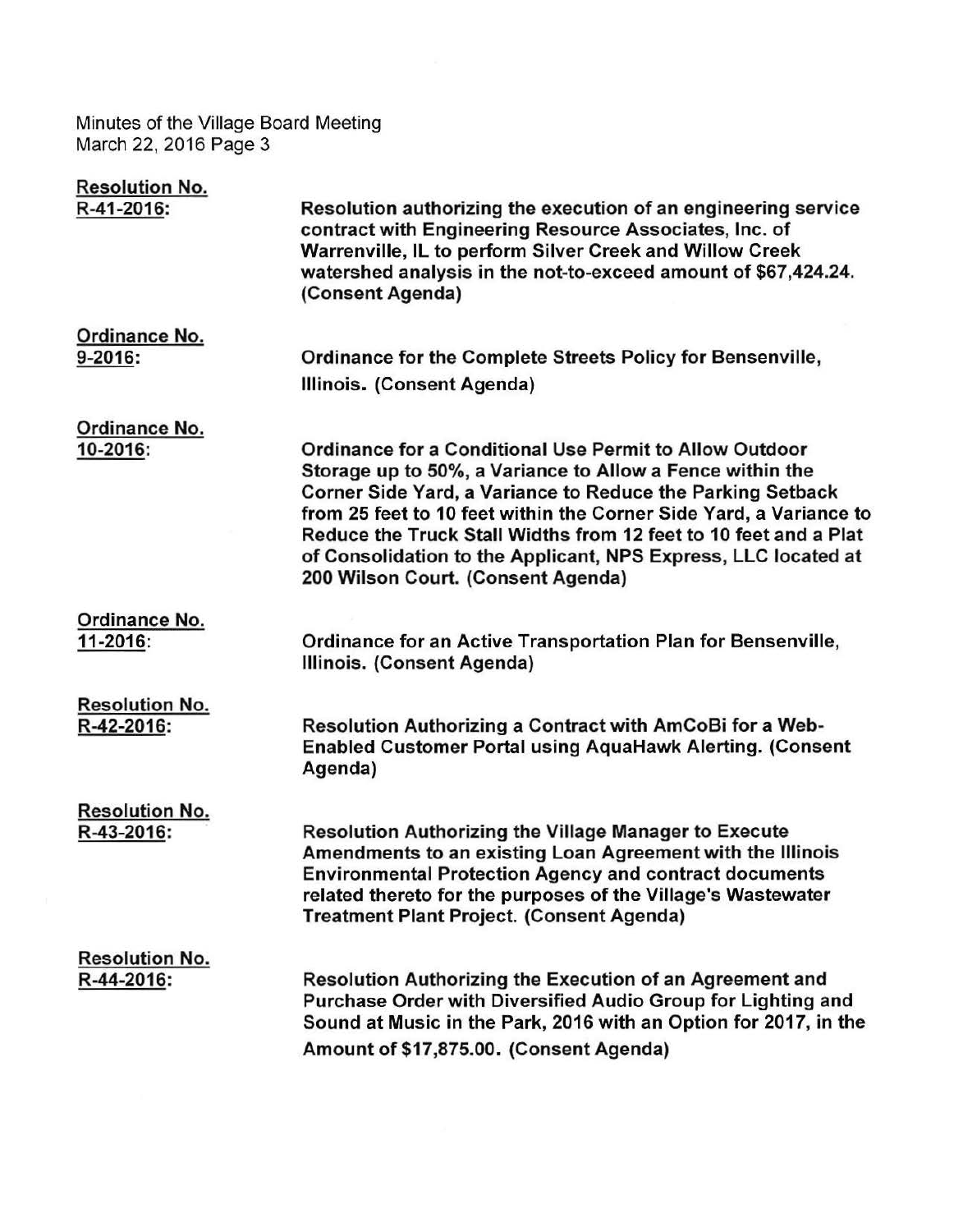$\bar{\chi}$ 

| <b>Resolution No.</b>                     |                                                                                                                                                                                          |
|-------------------------------------------|------------------------------------------------------------------------------------------------------------------------------------------------------------------------------------------|
| R-45-2016:                                | Resolution Authorizing the Execution of an Agreement and<br>Purchase Order with American Mobile Staging in the<br>amount of \$16,995.00 for Music in the Park, 2016. (Consent<br>Agenda) |
| Motion:                                   | Trustee DeSimone made a motion to approve the Consent Agenda<br>as amended. Trustee O'Connell seconded the motion.                                                                       |
| <b>ROLL CALL:</b>                         | AYES: Carmona, DeSimone, Jaworska, O'Connell,                                                                                                                                            |
|                                           | <b>NAYS: None</b>                                                                                                                                                                        |
|                                           | All were in favor. Motion carries.                                                                                                                                                       |
|                                           | Trustee Wesseler entered the meeting at 6:42 p.m.                                                                                                                                        |
| <b>PRESIDENT'S</b><br><b>REMARKS:</b>     | President Soto read a proclamation into the record in recognition of<br>Anne Beechick's 100th Birthday.                                                                                  |
|                                           | President Soto read a proclamation into the record in recognition of<br>Michael James Kuba's 85 <sup>h</sup> Birthday.                                                                   |
|                                           | President Soto announced he had received a letter of resignation<br>from Susan Janowiak as Village Trustee and the matter will be<br>discussed in Executive Session.                     |
| <b>MANAGERS</b><br><b>REPORT:</b>         | Director of Community and Economic Development, Scott Viger,<br>introduced newly hired Part-Time Inspector, Don Tessler, to the<br>Village Board and Community.                          |
| <b>VILLAGE ATTORNEY</b><br><b>REPORT:</b> | Village Attorney, Pat Bond had no report.                                                                                                                                                |
| <b>UNFINISHED</b><br><b>BUSINESS:</b>     | There was no unfinished business.                                                                                                                                                        |
| <b>NEW BUSINESS:</b>                      | There was no new business.                                                                                                                                                               |